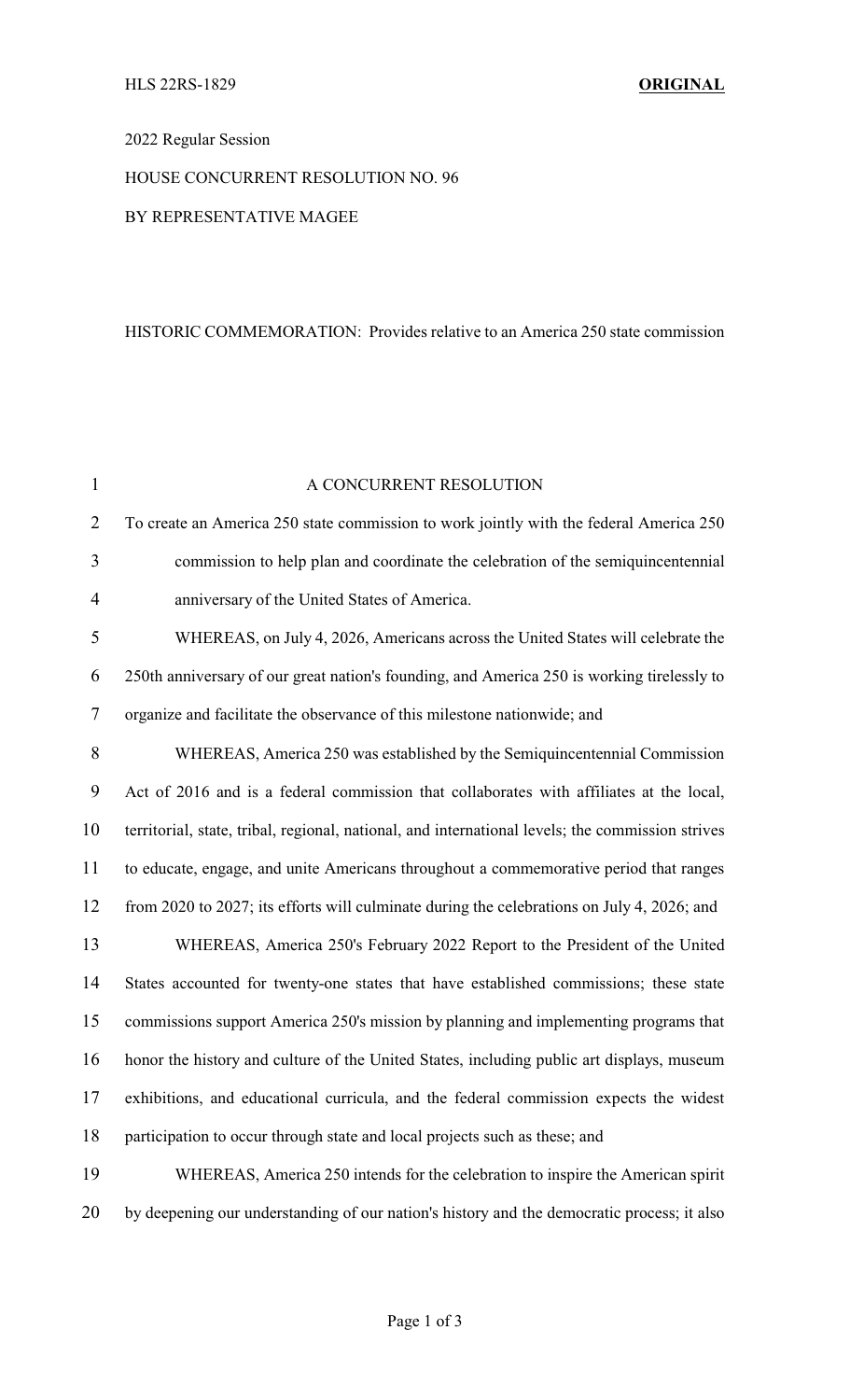strives to increase engagement in community and government and to foster unity between the "many" Americans and "one" nation; and WHEREAS, the state of Louisiana can pay tribute to our nation's most foundational values by joining in the celebration of the United States of America's two hundred fiftieth anniversary. THEREFORE, BE IT RESOLVED that the Legislature of Louisiana does hereby create an America 250 state commission to work jointly with the federal America 250 commission to help plan and coordinate the celebration of the semiquincentennial anniversary of the United States of America. BE IT FURTHER RESOLVED that the commission shall be composed of any members of the federal commission residing in the state of Louisiana as well as the following members: (1) The governor, or his designee. (2) The lieutenant governor, or his designee. (3) The secretary of state, or his designee. (4) The board of directors of the Louisiana Travel Association shall appoint one member. (5) The State Board of Elementary and Secondary Education shall appoint one member. (6) The president of the Louisiana Historical Association shall appoint one member. (7) The assistant secretary of the Louisiana Department of Culture, Recreation and Tourism, office of cultural development shall appoint one member. (8) The president of the Louisiana Association of Museums shall appoint one member. (9) The governor of the Order of the Granaderos y Damas de Galvez shall appoint one member. (10) The state archivist shall appoint one member. (11) The executive director of the Governor's Office of Indian Affairs shall appoint

one member.